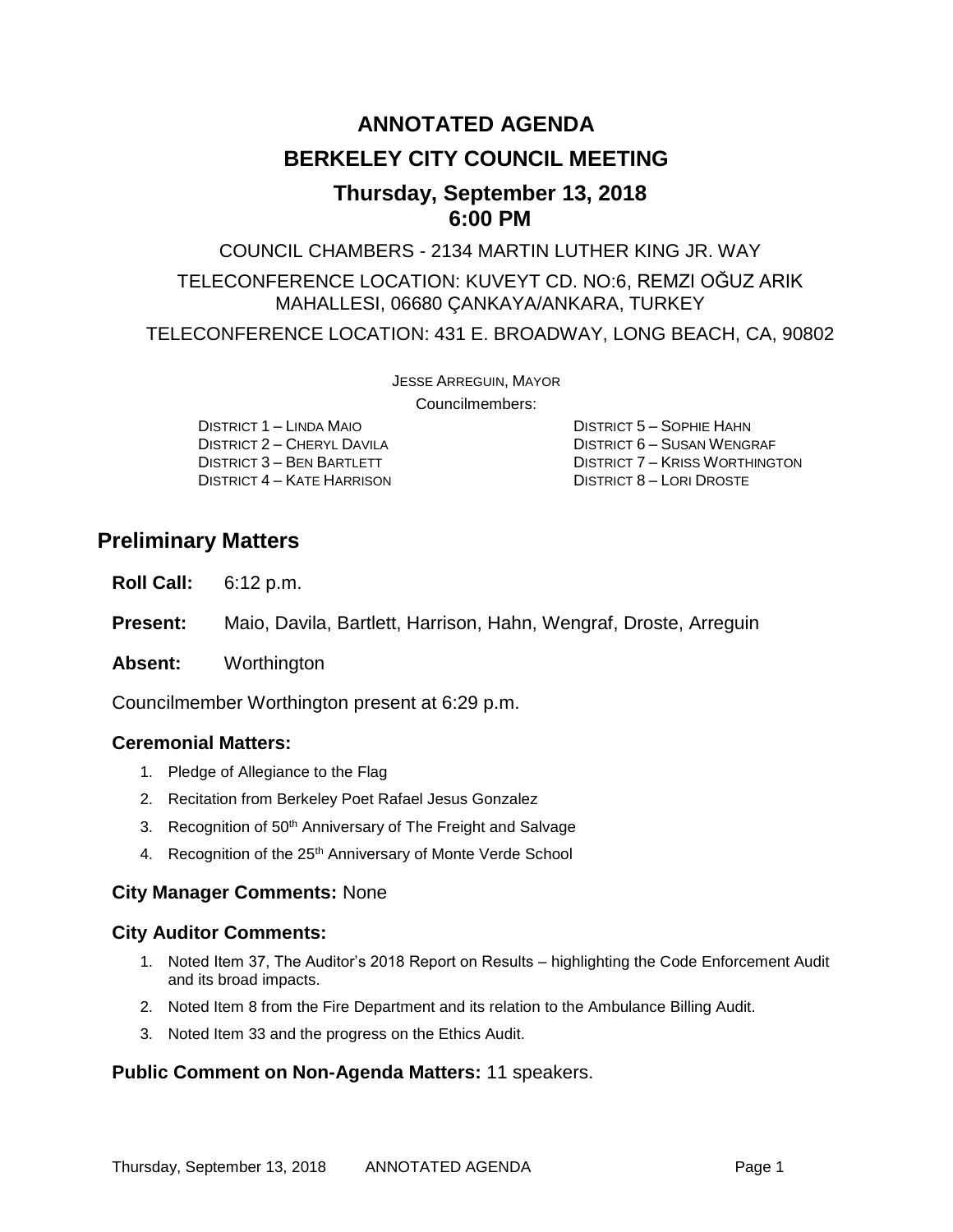**Public Comment on the Consent Calendar:** 14 speakers.

**Action:** M/S/C (Maio/Worthington) to adopt the Consent Calendar in one motion except as indicated. **Vote:** All Ayes.

# **Recess Items**

**1. Agreement for Consulting Services with Telfords to Provide Implementation Support for Tyler Munis ERP System (locally referred to as ERMA) From: City Manager**

**Recommendation:** Adopt a Resolution ratifying the action taken by the City Manager during recess to execute an agreement with Telfords to provide implementation support for Tyler Munis ERP system for the period of July 16, 2018 through July 30, 2019, for the total not to exceed amount of \$200,000. **Financial Implications:** Fund\$ Replacement Fund - \$200,000 Contact: Henry Oyekanmi, Finance, 981-7300 **Action:** Adopted Resolution No. 68,587–N.S.

**2. Contract No. 10577B Amendment: Dorothy Day House – Winter Shelter Extension**

### **From: City Manager**

**Recommendation:** Adopt a Resolution ratifying the action taken by the City Manager during recess to amend Contract No. 10577B with Dorothy Day House to add \$17,000 to extend the operation of the Berkeley Emergency Storm Shelter (BESS) through August 31, 2018 for a total contract amount not to exceed \$439,648 through June 30, 2019.

**Financial Implications:** See report

Contact: Kelly Wallace, Housing and Community Services, 981-5400 **Action:** Adopted Resolution No. 68,588–N.S.

# **Consent Calendar**

#### **3. Establish 2019 City Council Meeting Schedule From: City Manager**

**Recommendation:** Adopt a Resolution establishing the City Council regular meeting schedule for 2019, with starting times of 6:00 p.m.

### **Financial Implications:** None

Contact: Mark Numainville, City Clerk, 981-6900

**Action:** Adopted Resolution No. 68,589–N.S.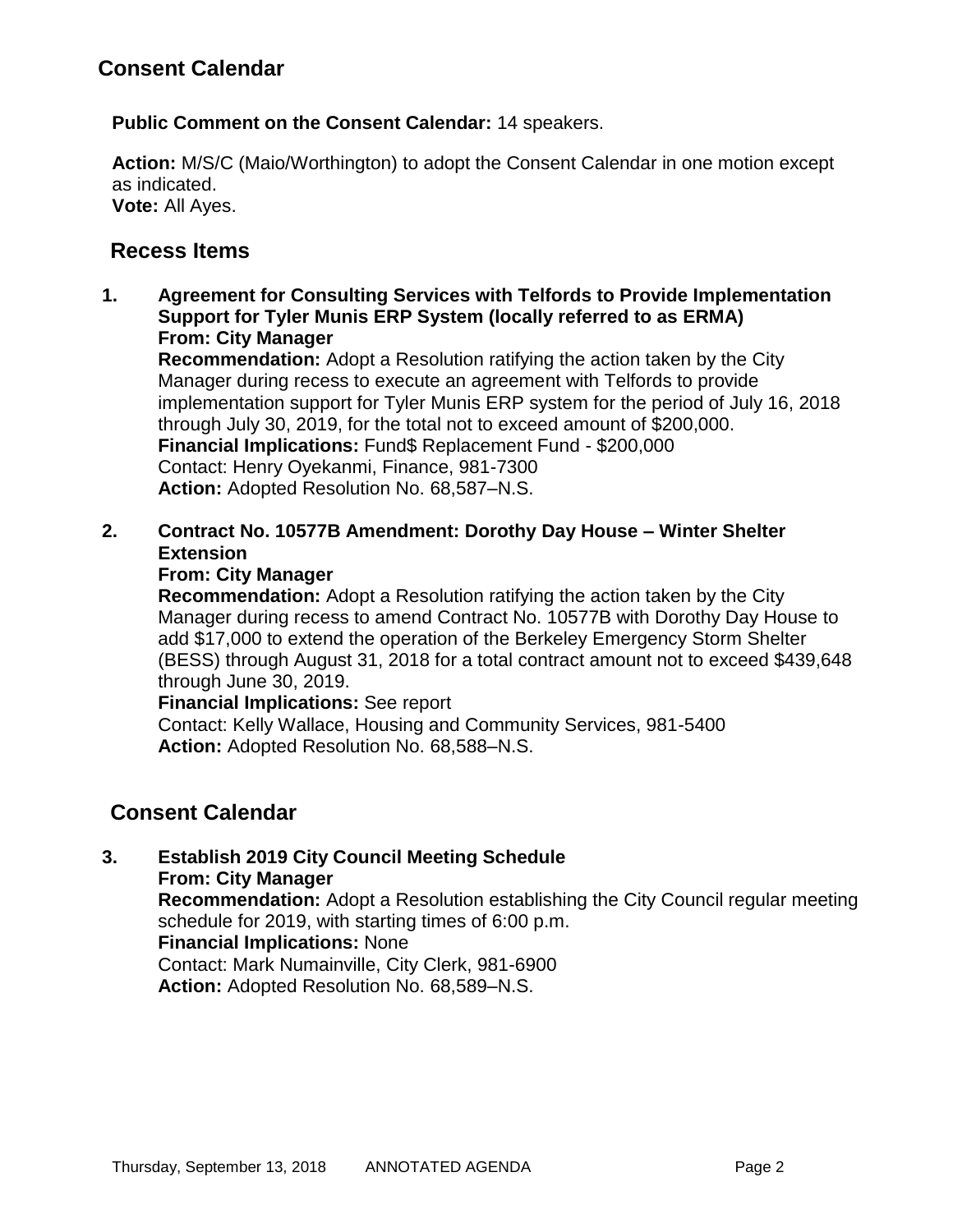# **4. Minutes for Approval**

#### **From: City Manager**

**Recommendation:** Approve the minutes for the Council meetings of July 2, 2018 (special), July 10, 2018 (regular), July 16, 2018 (special closed), July 17, 2018 (special), July 20, 2018 (special closed), July 23, 2018 (special), July 24, 2018 (special closed and regular) and July 31, 2018 (special). **Financial Implications:** None

Contact: Mark Numainville, City Clerk, 981-6900 **Action:** Approved minutes as submitted.

### **5. Contract: Jennifer Kwan, DVM, to Provide Veterinary Services From: City Manager**

**Recommendation:** Adopt a Resolution authorizing the City Manager to establish a three-year contract with Jennifer Kwan, Doctor of Veterinary Medicine (DVM) for onsite veterinary services with Berkeley Animal Care Services (BACS). **Financial Implications:** General Fund - \$180,000 Contact: Paul Buddenhagen, City Manager's Office, 981-7000 **Action:** Adopted Resolution No. 68,590–N.S.

### **6. Contract: Uptima Business Bootcamp for Business Support Services From: City Manager**

**Recommendation:** Adopt a Resolution authorizing the City Manager to execute a contract, for an amount not to exceed \$120,000, and any amendments thereto, with Uptima Business Bootcamp for business support services. **Financial Implications:** General Fund - \$120,000 Contact: Jordan Klein, Economic Development, 981-7530 **Action:** Adopted Resolution No. 68,591–N.S.

### **7. Formal Bid Solicitations and Request for Proposals Scheduled for Possible Issuance After Council Approval on September 13, 2018 From: City Manager**

**Recommendation:** Approve the request for proposals or invitation for bids (attached to staff report) that will be, or are planned to be, issued upon final approval by the requesting department or division. All contracts over the City Manager's threshold will be returned to Council for final approval.

**Financial Implications:** Various Funds - \$2,425,000 Contact: Henry Oyekanmi, Finance, 981-7300 **Action:** Approved recommendation.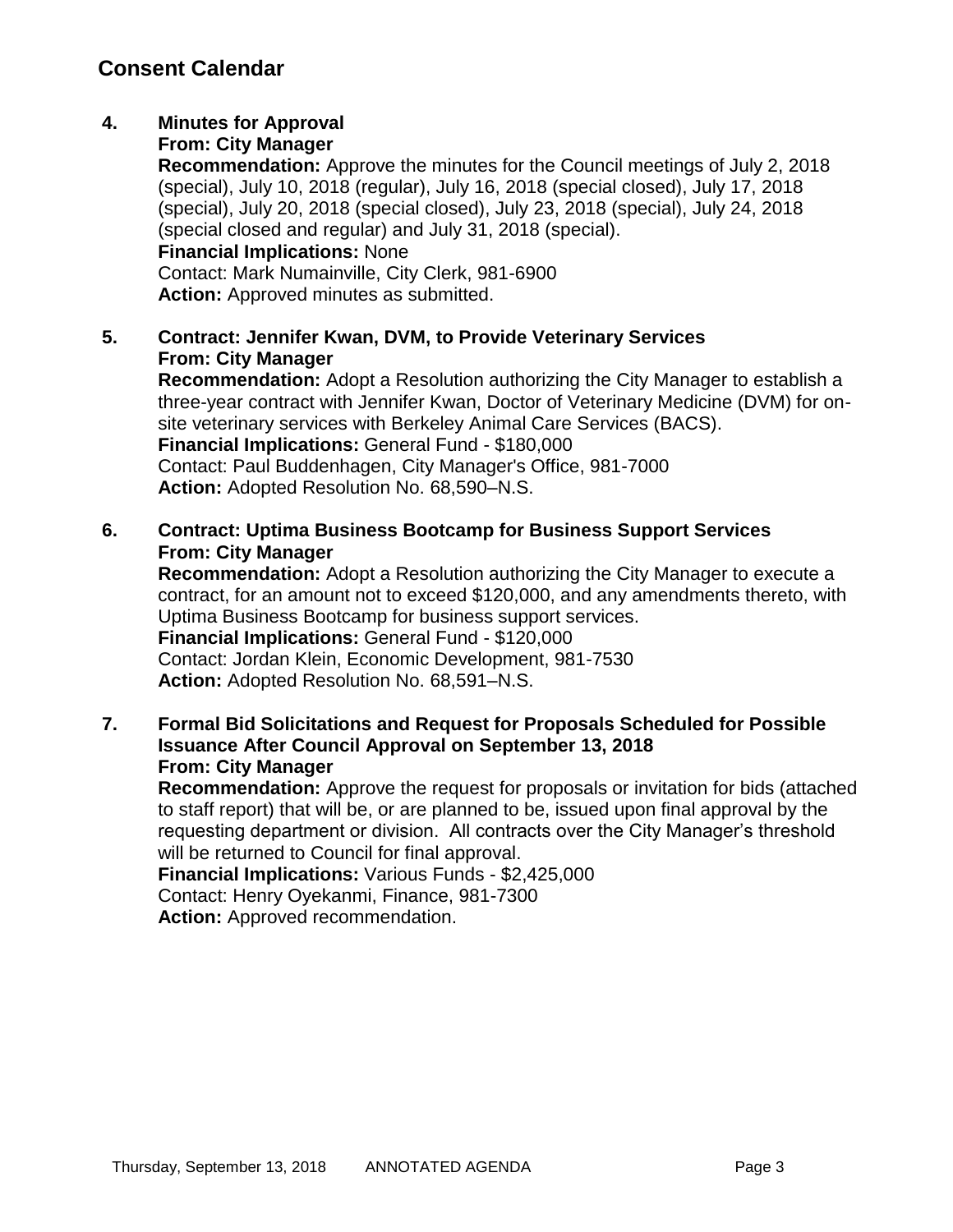### **8. Fire Administration Financial Management and Professional Standards Enhancements**

### **From: City Manager**

**Recommendation:** Approve the positions necessary to enhance the Fire Department's ability to fund services, improve fire prevention programs, and align with the City's strategic plan by creating grant writing capacity, improved management of billing systems, fee collection processes, and contract management. **Financial Implications:** See report

Contact: David Brannigan, Fire, 981-3473 **Action:** Approved recommendation.

### **9. Authorizing Participation in the one-time Homeless Mentally Ill Outreach and Treatment Funding Opportunity Available as a Result of SB 840 (Chapter 29, Statues of 2018)**

#### **From: City Manager**

**Recommendation:** Adopt a Resolution authorizing the City Manager to submit a letter of interest to the California Department of Health Care Services (DHCS) for one-time funding provided for Homeless Mentally Ill Outreach and Treatment funding through Senate Bill 840 (SB 840, authorizing participation in the Homeless Mentally Ill Outreach and Treatment allocation in fiscal year 2019, accept the funding and execute any resultant revenue agreements and amendments to conduct activities specified in SB 840 in the projected amount of \$100,000 total in fiscal year 2019 and fiscal year 2020.

#### **Financial Implications:** See report

Contact: Kelly Wallace, Housing and Community Services, 981-5400 **Action:** Adopted Resolution No. 68,592–N.S.

### **10. Expenditure Contract: Berkeley Free Clinic for Laboratory Services From: City Manager**

**Recommendation:** Adopt a Resolution authorizing the City Manager to execute an expenditure contract and any amendments or extensions with the Berkeley Free Clinic (BFC) in an amount not to exceed \$150,000 for the period July 1, 2018 through June 30, 2021.

#### **Financial Implications:** General Fund - \$150,000

Contact: Kelly Wallace, Housing and Community Services, 981-5400 **Action:** Adopted Resolution No. 68,593–N.S.

### **11. Classification and Salary: 1474 Resilient Buildings Program Manager From: City Manager**

**Recommendation:** Adopt a Resolution amending Resolution No. 67,485-N.S. Classification and Salary Resolution for Public Employees Union Local One, to establish the classification of 1474 Resilient Buildings Program Manager with a monthly salary range of \$9,849.33 - \$12,092.40 effective September 13, 2018. **Financial Implications:** Various Funds - \$224,493.00 Contact: LaTanya Bellow, Human Resources, 981-6800 **Action:** Adopted Resolution No. 68,594–N.S.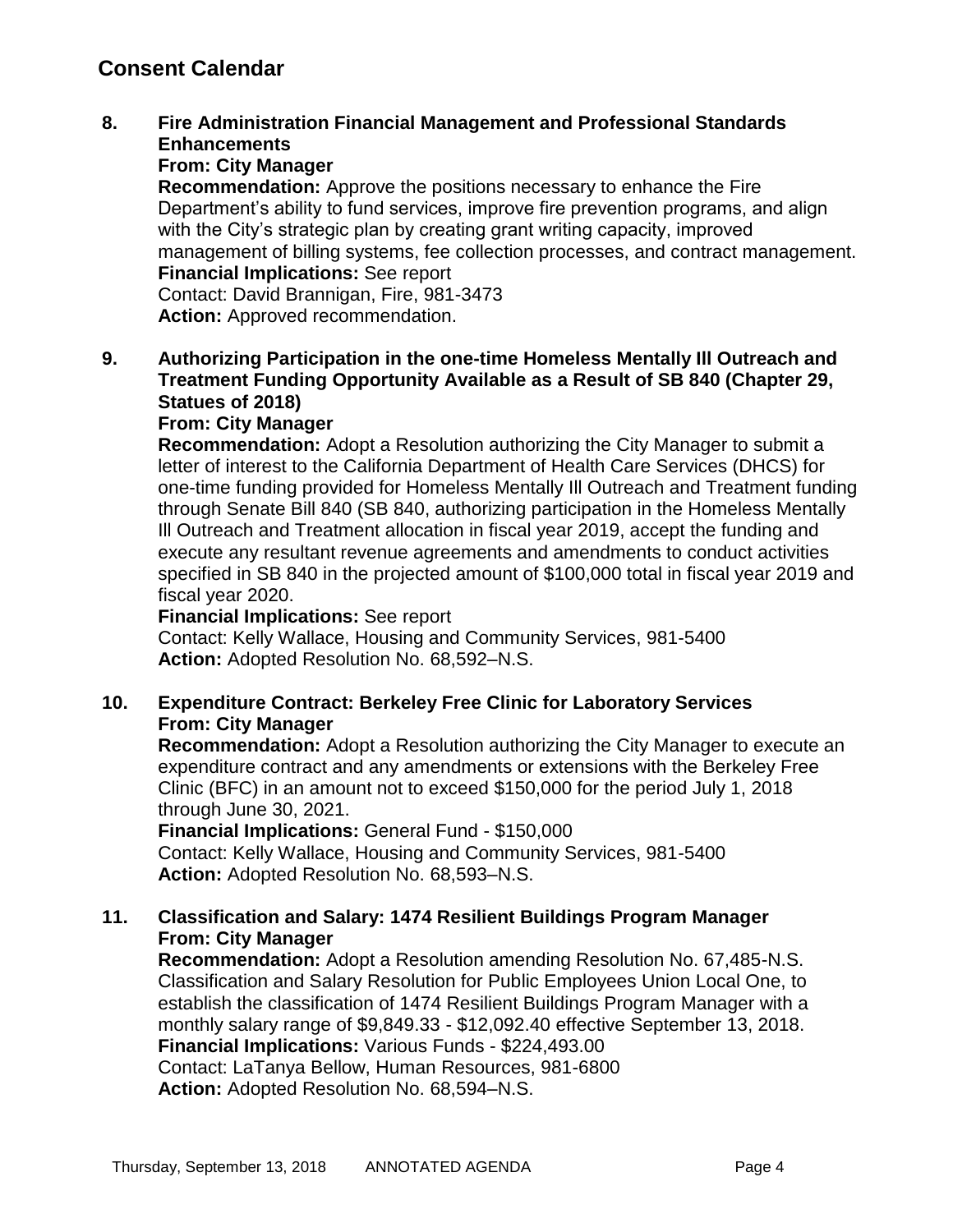# **12. Contract No. 7009 Amendment: 2M Associates for Segment Three of the Bay Trail Extension Project**

**From: City Manager**

**Recommendation:** Adopt a Resolution authorizing the City Manager to execute an amendment to Contract No. 7009 with 2M Associates of Berkeley to obtain Bay Conservation and Development Commission (BCDC) permit, and finalize the construction documents for segment three of the Bay Trail Shoreline Access Staging Area Project in an amount not to exceed \$43,757 for a total contract amount not to exceed \$370,941, and extending the term through December 31, 2020. **Financial Implications:** Marina Operations/Maint Fund - \$43,757 Contact: Scott Ferris, Parks, Recreation and Waterfront, 981-6700 **Action:** Adopted Resolution No. 68,595–N.S.

### **13. Purchase Order: AccuDock Inc for up to Fifteen Dock Sections and Hardware From: City Manager**

**Recommendation:** Adopt a Resolution satisfying City Charter Article XI Section 67.2 requirements, accepting the General Services Administration (GSA) bid procedures, and authorizing the City Manager to execute a purchase order for up to fifteen dock sections and associated hardware for an amount not to exceed \$160,000. **Financial Implications:** Marina Operations/Maint Fund - \$160,000 Contact: Scott Ferris, Parks, Recreation and Waterfront, 981-6700 **Action:** Adopted Resolution No. 68,596–N.S.

#### **14. Contract No. 10941 Amendment: W.A. Rose Construction, Inc. for Exterior Stucco Demolition Work at the Central Library From: City Manager**

**Recommendation:** Adopt a Resolution authorizing the City Manager to execute an amendment to Contract No. 10941 with W.A. Rose Construction, Inc. for exterior stucco demolition work at the Central Library, increasing the original contract amount of \$194,898 by \$125,258 for a total contract amount not to exceed \$320,156. **Financial Implications:** Library Fund - \$125,258 Contact: Phillip Harrington, Public Works, 981-6300 **Action:** Adopted Resolution No. 68,597–N.S.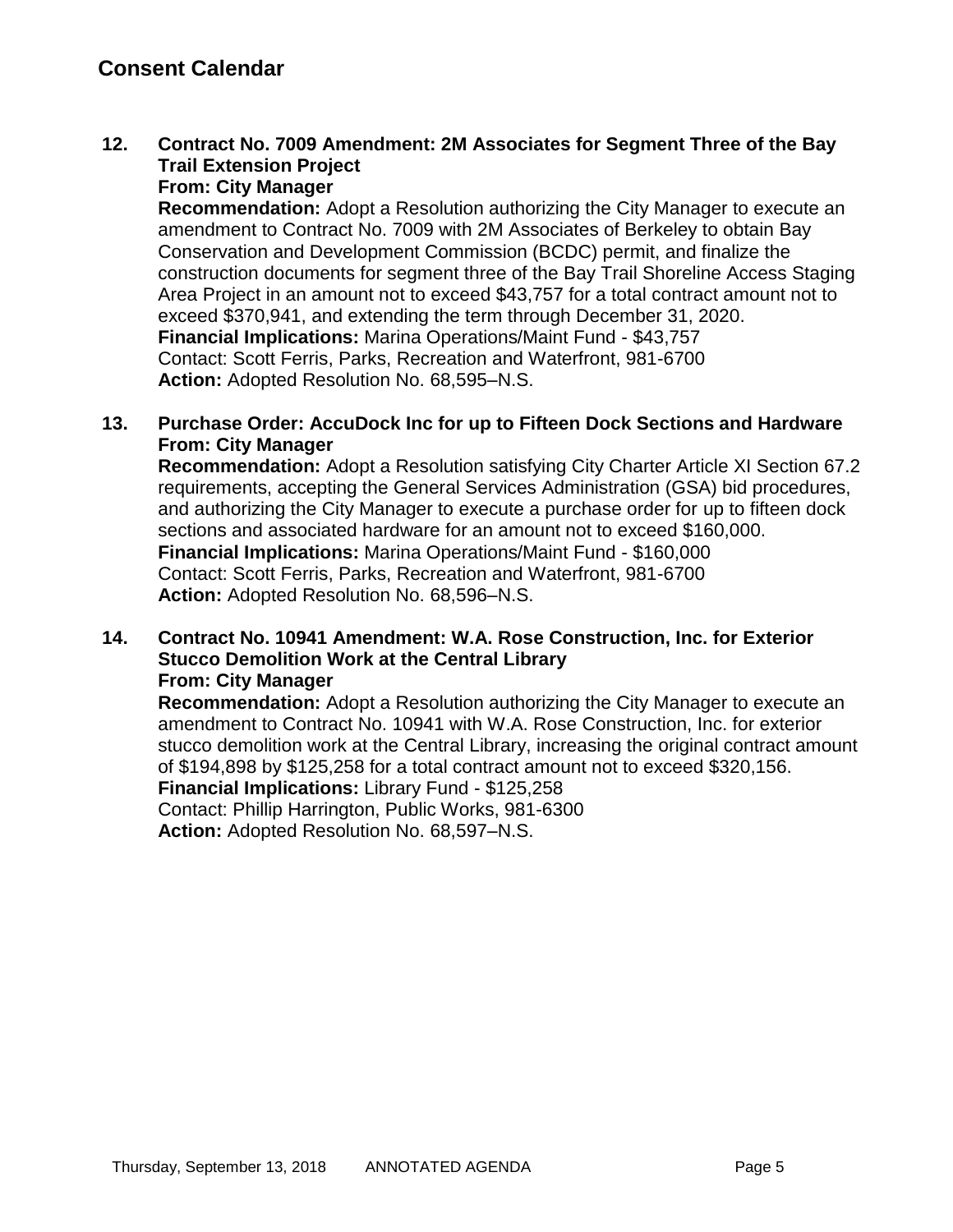### **15. Consideration of Accessibility in Accessory Dwelling Units From: Commission on Disability**

**Recommendation:** The Commission on Disability is recommending that the Council, by resolution if needed, include input from the disability community, accessibility experts, and other related stakeholders, prior to finalization of the Accessory Dwelling Unit ordinance amendment process. We would like the Council to include special considerations for creating Accessory Dwelling Units that are visitable and accessible when possible, and consider incentives for accessibility. Changes in the Accessory Dwelling Unit ordinance represents an opportunity for increased accessible housing in Berkeley, with potential benefits to homeowners and future residents.

#### **Financial Implications:** Staff time

Contact: Ella Callow, Commission Secretary, 981-6300 **Action:** Item referred to the Planning Commission for consideration.

### **16. Filling Vacancies Among the Elected Representatives of the Poor From: Human Welfare and Community Action Commission**

**Recommendation:** Adopt a Resolution confirming the appointment of Ms. Saba Deyhim (District 2), as an elected representative of the poor on the Human Welfare and Community Action Commission (HWCAC), having been voted at the HWCAC June 20, 2018 meeting, and that her term expires November 21, 2018. **Financial Implications:** None

Contact: Wing Wong, Commission Secretary, 981-5400 **Action:** Adopted Resolution No. 68,598–N.S.

# **Council Consent Items**

**17. Rectify Discrepancy Regarding Inclusionary Units in Live/Work Housing From: Councilmembers Harrison and Bartlett Recommendation:** Refer amendments to the Berkeley Municipal code (Sections 23C.12 and 23E.20.080) to rectify discrepancies over how Live/Work Unit inclusionary requirements are governed, both for rental and owner occupied units, to the Planning Commission. **Financial Implications:** See report Contact: Kate Harrison, Councilmember, District 4, 981-7140 **Action:** Councilmember Davila added as a co-sponsor. Approved recommendation.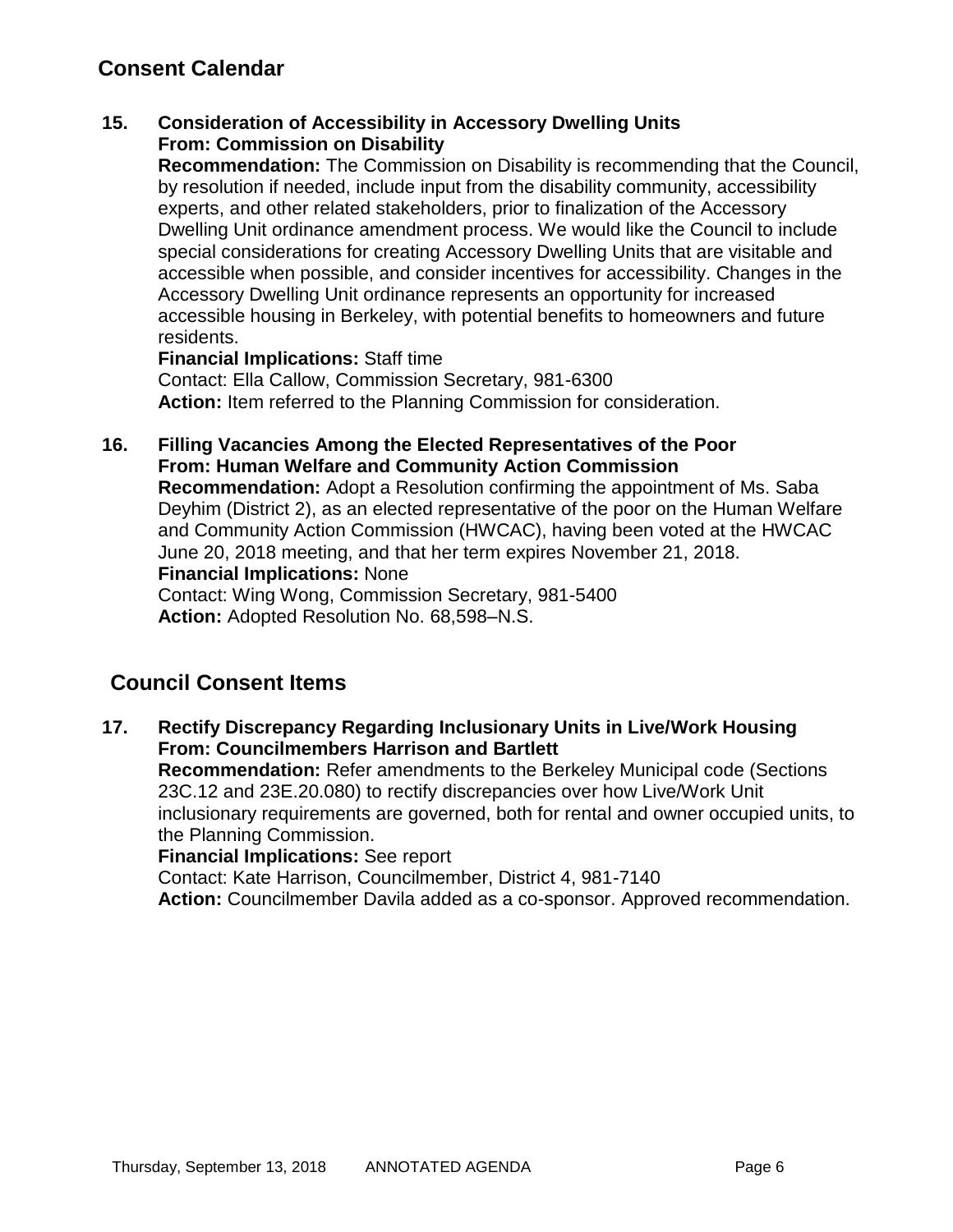# **Council Consent Items**

#### **18. Adopt a Resolution in Support of Appropriate City Enforcement Measures to Mitigate Damages Resulting from the Removal of Trees at 1698 University Avenue**

### **From: Councilmember Harrison**

**Recommendation:** Adopt a Resolution in support of City enforcement of measures to mitigate damages to the general welfare of the City and neighborhood resulting from the damage and subsequently-required removal of trees at 1698 University Avenue. **Financial Implications:** None

Contact: Kate Harrison, Councilmember, District 4, 981-7140

**Action:** Councilmember Davila added as a co-sponsor. Amended to be a referral to the City Manager regarding enforcement of measures to mitigate damage to the general welfare of the City and neighborhood resulting from the damage and subsequently-required removal of trees at 1698 University Avenue.

### **19. No Change to the Standards of Inverse Condemnation From: Councilmember Wengraf**

**Recommendation:** Send a letter via fax, urging No Change to the Standards of Inverse Condemnation to the State Legislature's Wildfire Preparedness and Response Conference Committee Co-Chairs, the Governor, the Assembly Speaker, the Senate President pro Tempore, Senator Nancy Skinner and Assembly Member Tony Thurmond.

#### **Financial Implications:** None

Contact: Susan Wengraf, Councilmember, District 6, 981-7160 **Action:** Item removed from the agenda by Councilmember Wengraf.

# **20. Referral to the Planning Commission to Consider Amendments to the Zoning Ordinance and "Mini-Dorm" Ordinance**

### **From: Councilmember Wengraf**

**Recommendation:** Referral to the Planning Commission to: 1. Amend the mini-dorm ordinance to enable the conversion of an accessory structure into an office (which is also considered a bedroom) without the required public hearing process under the mini-dorm regulations, as long as there are no other alterations to the subject property, and 2. Consider amendments to the Zoning Ordinance and "Mini-Dorm" Ordinance to provide more flexibility for accessory buildings on properties that are developed with single-family residences.

### **Financial Implications:** Minimal

Contact: Susan Wengraf, Councilmember, District 6, 981-7160

**Action:** Moved to Action Calendar. 0 speakers. M/S/C (Maio/Arreguin) to accept supplemental material from Councilmember Maio on Item 20.

**Vote:** Ayes – Maio, Davila, Bartlett, Harrison, Hahn, Wengraf, Worthington, Arreguin; Noes – None; Abstain – Droste.

**Action:** M/S/C (Maio/Arreguin) to adopt Item 20 as written, including the memo accepted as supplemental material. **Vote:** All Ayes.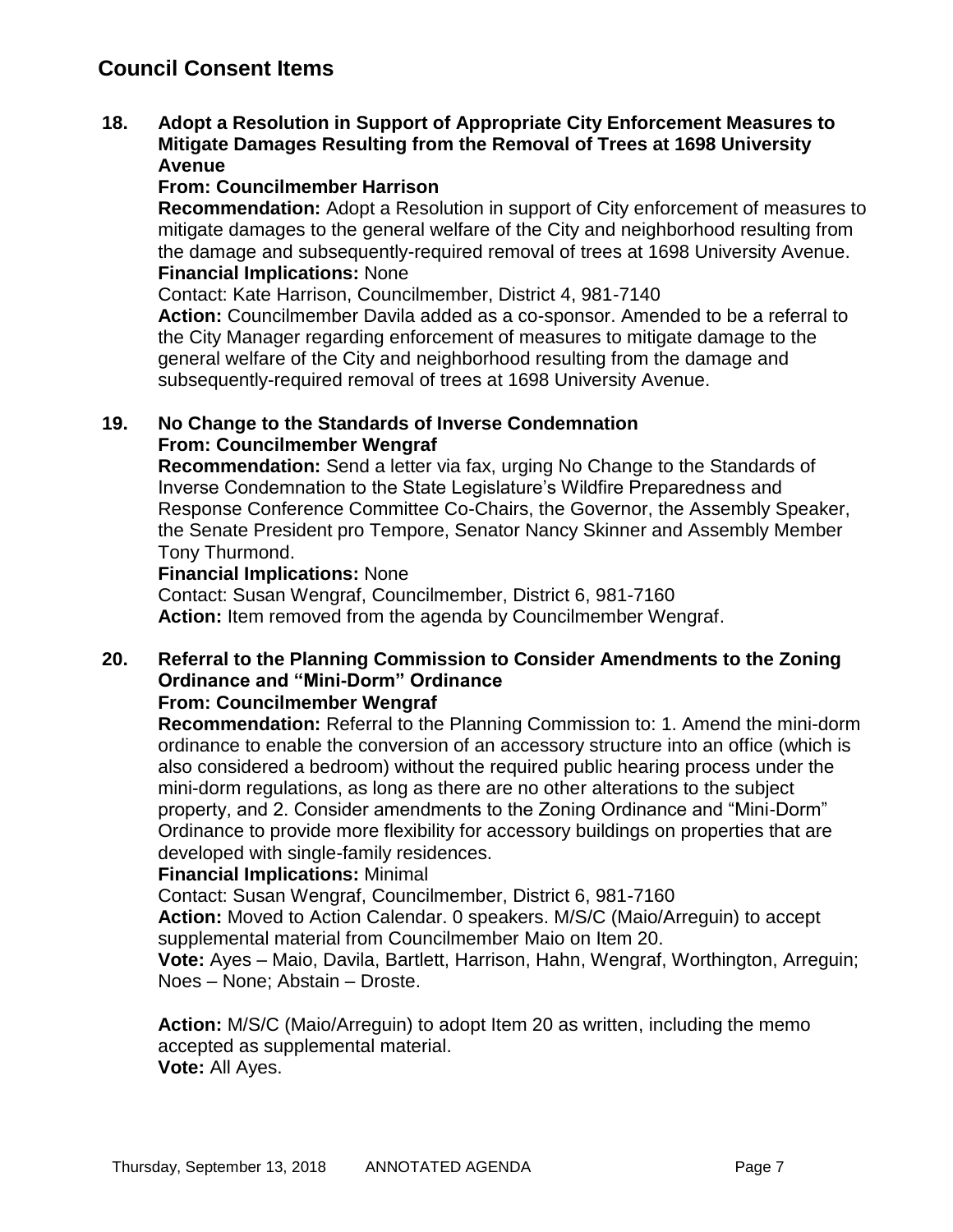**21. Lobbyists Registration and Regulation Ordinance; Amendments to Existing Revolving Door Ordinance** *(Continued from July 31, 2018. Item contains revised and supplemental material.)*

**From: Open Government Commission**

**Recommendation:** Adopt first reading of an ordinance requiring the registration of lobbyists and regulating lobbying activity in the City of Berkeley, and an amendment to the existing Revolving Door Ordinance.

**Financial Implications:** See report

Contact: Jessica Mar, Commission Secretary, 981-6950

**Action:** M/S/C (Arreguin/Maio) to hold over Items 21, 26a/b, and 29 to September 25, 2018.

**Vote:** Ayes – Maio, Bartlett, Harrison, Hahn, Wengraf, Droste, Arreguin; Noes – Davila, Worthington.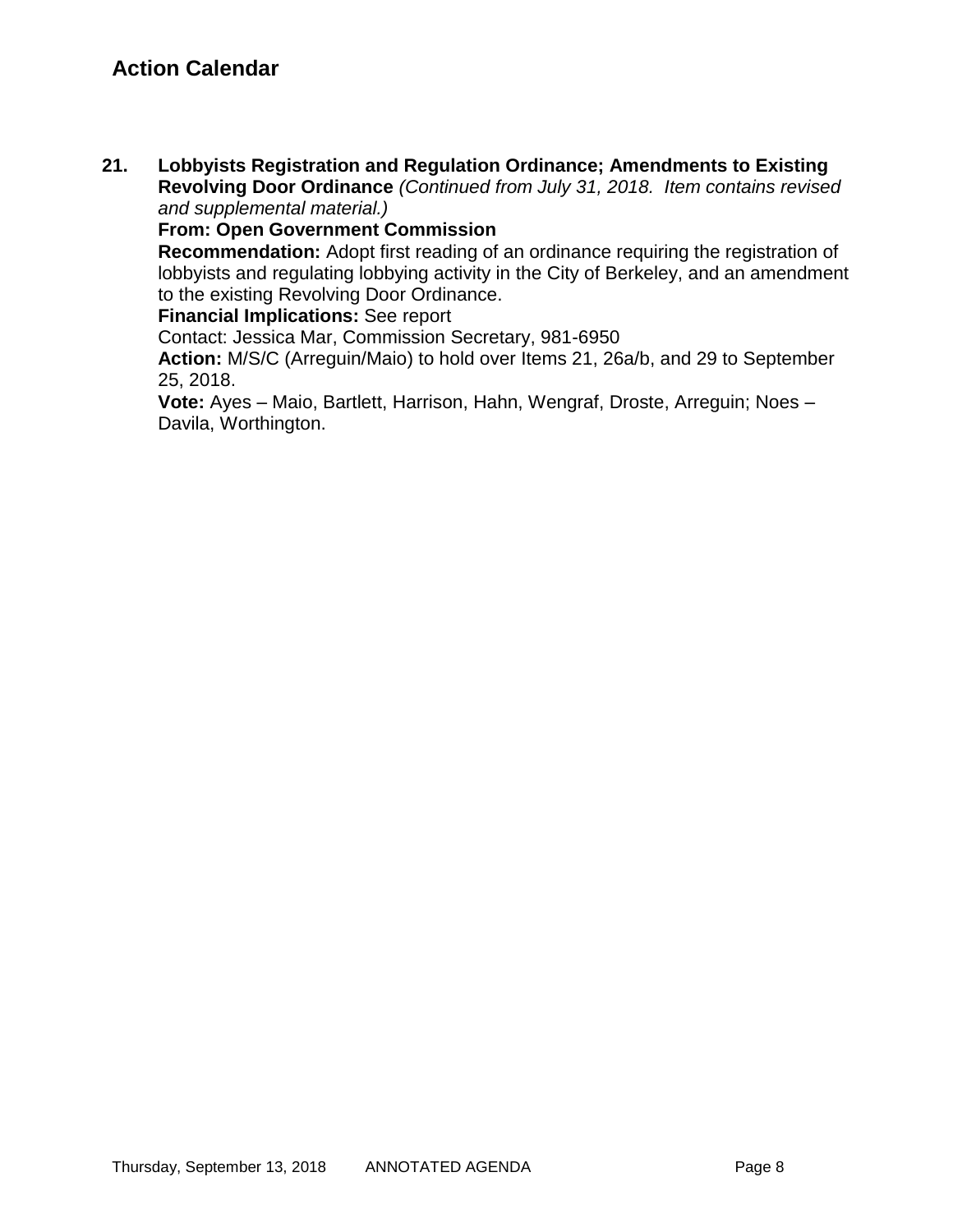# **Action Calendar – Old Business**

**22. Accessory Dwelling Unit Ordinance Updates** *(Continued from July 31, 2018. Item contains revised material.)*

### **From: Councilmembers Hahn, Wengraf, and Harrison**

**Recommendation:** Refer to the Planning Commission to consider additional elements for Berkeley's Accessory Dwelling Unit Ordinance (BMC 23C.24), on an expedited basis, and refer to the Disaster and Fire Safety Commission bullet point #5, relating to potential obstruction of emergency vehicles, and request that their recommendations be sent directly to the Planning Commission to inform the Planning Commission's review and recommendations.

### **Financial Implications:** None

Contact: Sophie Hahn, Councilmember, District 5, 981-7150

**Action:** 7 speakers. M/S/Failed (Droste/Bartlett) to adopt the item as written in Supplemental Reports Packet #1 and including the following changes.

- Remove the language regarding view protections.
- Add new #9 on hillside heights measurements where no previous structure exists.
- Add "and any other solutions" to #5 regarding parking.
- Include the referral from Item 15 with this referral.
- Allow condominiums and townhomes to construct ADUs.
- Allow second story ADUs on garage with Zoning Certificate.
- Allow height increase on ADUs by right.
- Allow ADUs on existing rear or side structure by right.

**Vote:** Ayes – Bartlett, Droste; Noes – Hahn, Worthington; Abstain – Maio, Davila, Harrison, Wengraf, Arreguin.

**Action:** M/S/Carried (Hahn/Wengraf) to adopt the item as written in Supplemental Reports Packet #1 and including the following changes.

- Remove the language regarding view protections.
- Add new #9 on hillside heights measurements where no previous structure exists.
- Add "and any other solutions" to #5 regarding parking.
- Include the referral from Item 15 with this referral.

**Vote:** All Ayes.

# **Action Calendar – New Business**

### **23. Eliminating Public Parking from the Proposed Berkeley Way Project From: City Manager**

**Recommendation:** Authorize the City Manager to continue working with BRIDGE Housing Corporation on the proposed development of the City-owned site at 2012 Berkeley Way with a revised proposal that includes no public parking.

### **Financial Implications:** See report

Contact: Paul Buddenhagen, City Manager's Office, 981-7000 **Action:** 16 speakers. M/S/C (Hahn/Maio) to approve the recommendation amended to refer to the City Manager to evaluate all potential short term and long term solutions to increase parking availability in the project area. **Vote:** All Ayes.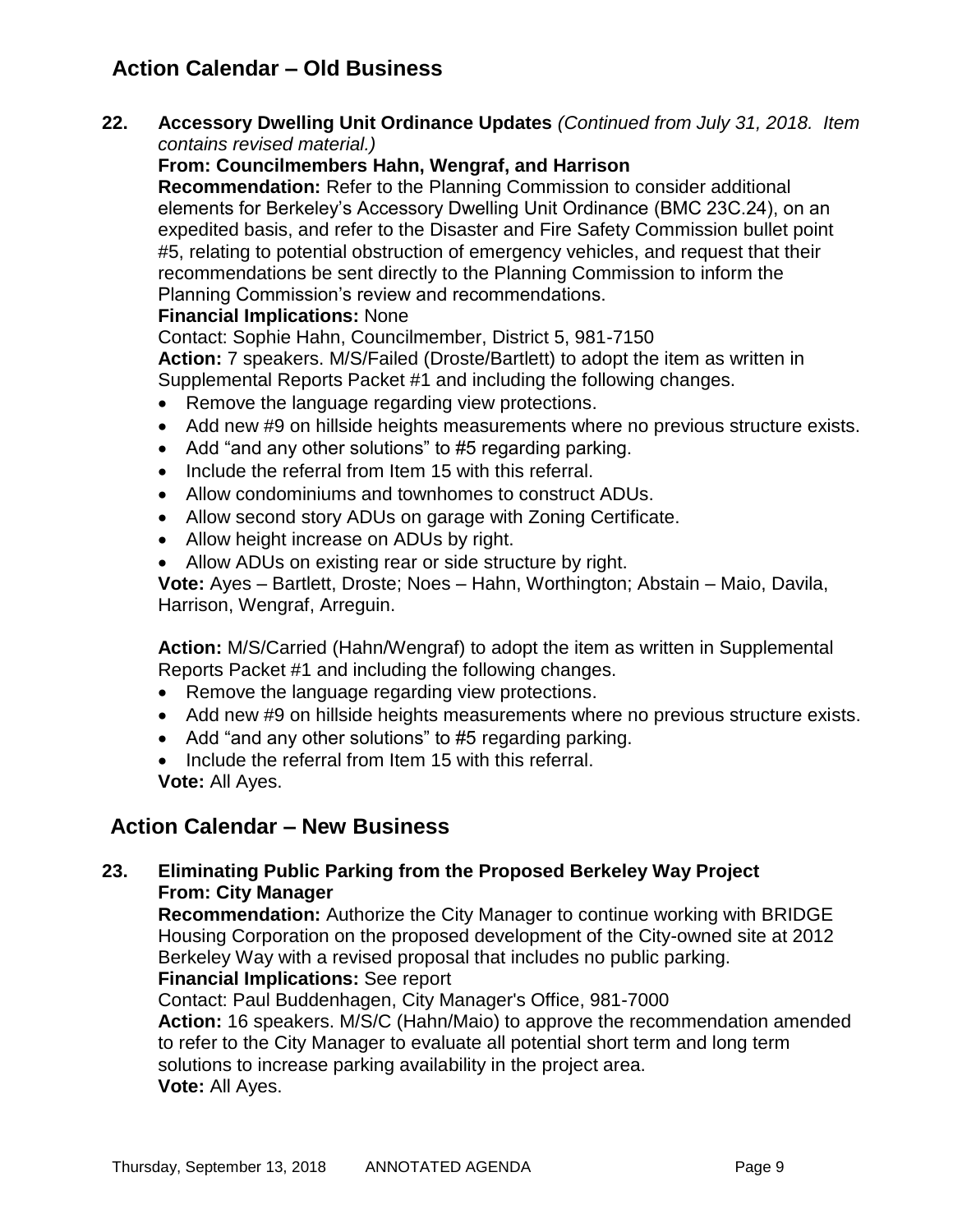# **Action Calendar – New Business**

Recess 10:25 p.m. – 10:40 p.m.

#### **24. Cannabis Ordinance Revisions Related to Distributors and Small Cultivators; Amending BMC Titles 12, 23C, 23E, and 23F From: City Manager**

**Recommendation:** Adopt the following changes to the Berkeley Municipal Code (BMC) to allow cannabis Distributors and small cannabis Cultivators (defined as having up to 10,000 square feet in area) to locate in Berkeley, to allow cannabis businesses to operate in a for-profit manner, and to maintain City authority to permit and inspect manufacturers of edible cannabis products:

1. Adopt first reading of an Ordinance amending BMC Sections 12.23.020, 12.25.050, 12.25.090, 12.25.100, 12.27.070 and 12.27.090, and creating BMC Chapter 12.22; and

2. Adopt first reading of an Ordinance amending the Zoning Ordinance Chapters BMC 23E.16, 23E.36, 23E.64, 23E.68, 23E.72, 23.76, 23E.80, 23E.84 and 23F.04, and creating BMC Chapter 23C.25.

**Financial Implications:** See report

Contact: Timothy Burroughs, Planning and Development, 981-7400 **Action:** Moved to Consent Calendar.

1. Adopted first reading of Ordinance No. 7,624–N.S. Second reading scheduled for September 25, 2018.

2. Adopted first reading of Ordinance No. 7,625–N.S. Second reading scheduled for September 25, 2018.

### **25. Disposition of MOU Compendium Item 3.4, regarding Berkeley Police Department interaction with US Immigration and Customs Enforcement From: City Manager**

**Recommendation:** Decline to approve MOU Compendium Item 3.4 as presented to Council on July 23, 2018 and continued to the Sept. 13 meeting agenda; and request the City Manager inform Council upon implementation of a new Berkeley Police Department General Order regarding interaction with US Immigration and Customs Enforcement officials, to include incorporation of applicable state law, and to include current Council policy as specified in Berkeley City Council Resolution 68,131 NS, as passed on July 25, 2017.

**Financial Implications:** See report

Contact: Andrew Greenwood, Police, 981-5900

**Action:** Moved to Consent Calendar. Approved recommendation.

**26a. Proposed Vehicle Encampment From: Homeless Commission Recommendation:** Direct staff to identify a location for a vehicle encampment to house up to thirty vehicles. **Financial Implications:** See report Contact: Peter Radu, Commission Secretary, 981-5400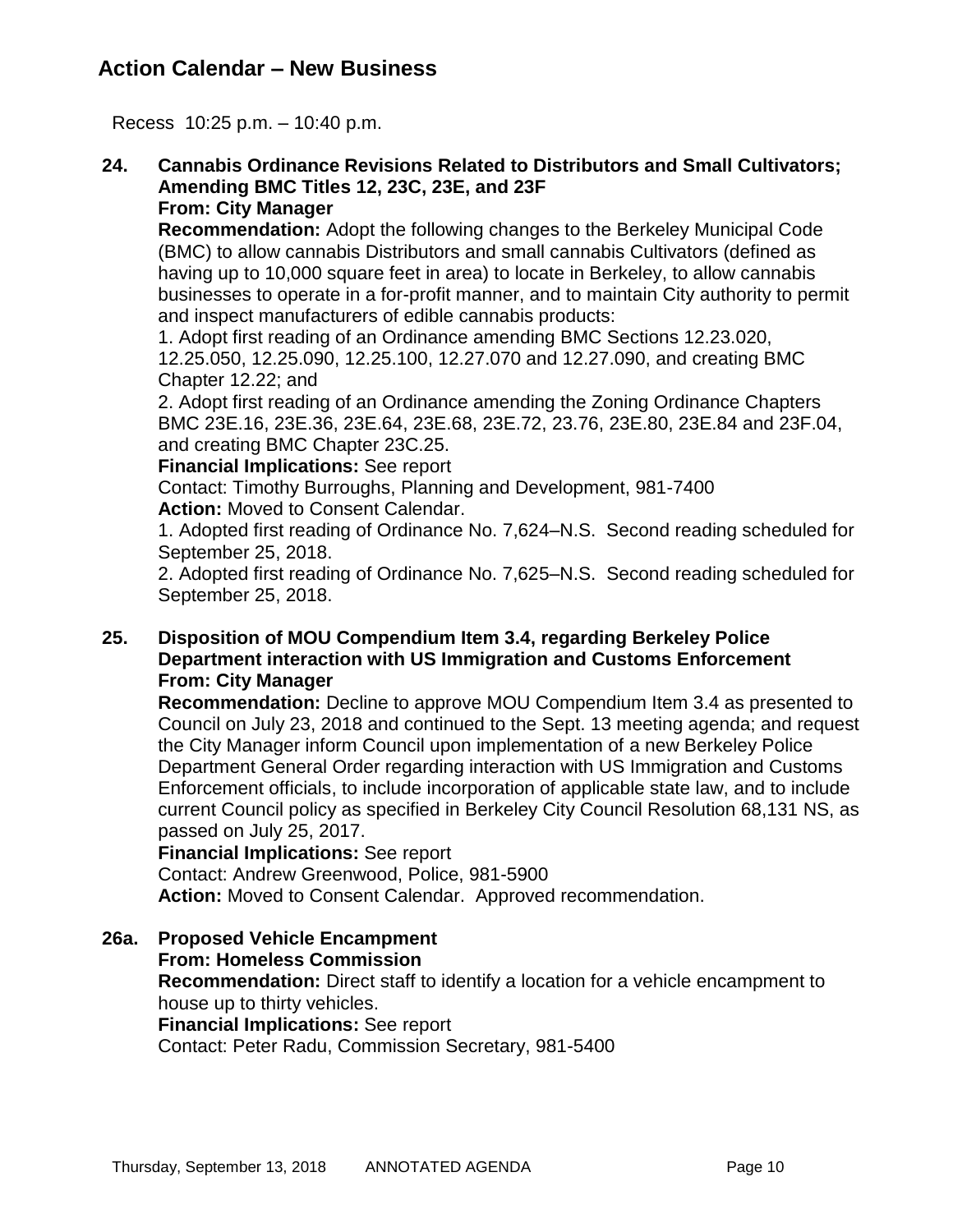# **Action Calendar – New Business**

**26b. Companion Report: Homeless Commission's Proposed Vehicle Encampment Report**

### **From: City Manager**

**Recommendation:** Take no action on the Homeless Commission's recommendation and instead allow the development of a vehicular campsite to proceed as discussed at the June 26, 2018 Council meeting.

### **Financial Implications:** None

Contact: Kelly Wallace, Housing and Community Services, 981-5400

**Action:** Items 26a and 26b held over to September 25, 2018.

# **Council Action Items**

#### **27. Enforcement Policy for Downtown Berkeley BART Plaza From: Mayor Arreguin**

**Recommendation:** Adopt a Resolution setting enforcement priorities for the Downtown Berkeley BART Station Plaza ("BART Plaza") prohibiting lying and camping and directing the City Manager to enforce Penal Code Section 647(e) at BART Plaza, Berkeley Municipal Code Section 14.48.020 regarding unpermitted objects obstructing sidewalks, and Berkeley Municipal Code Chapter 13.36 relating to lying on public property, in addition to all other applicable laws.

#### **Financial Implications:** Staff time

Contact: Jesse Arreguin, Mayor, 981-7100

**Action:** Item removed from the agenda by Mayor Arreguin.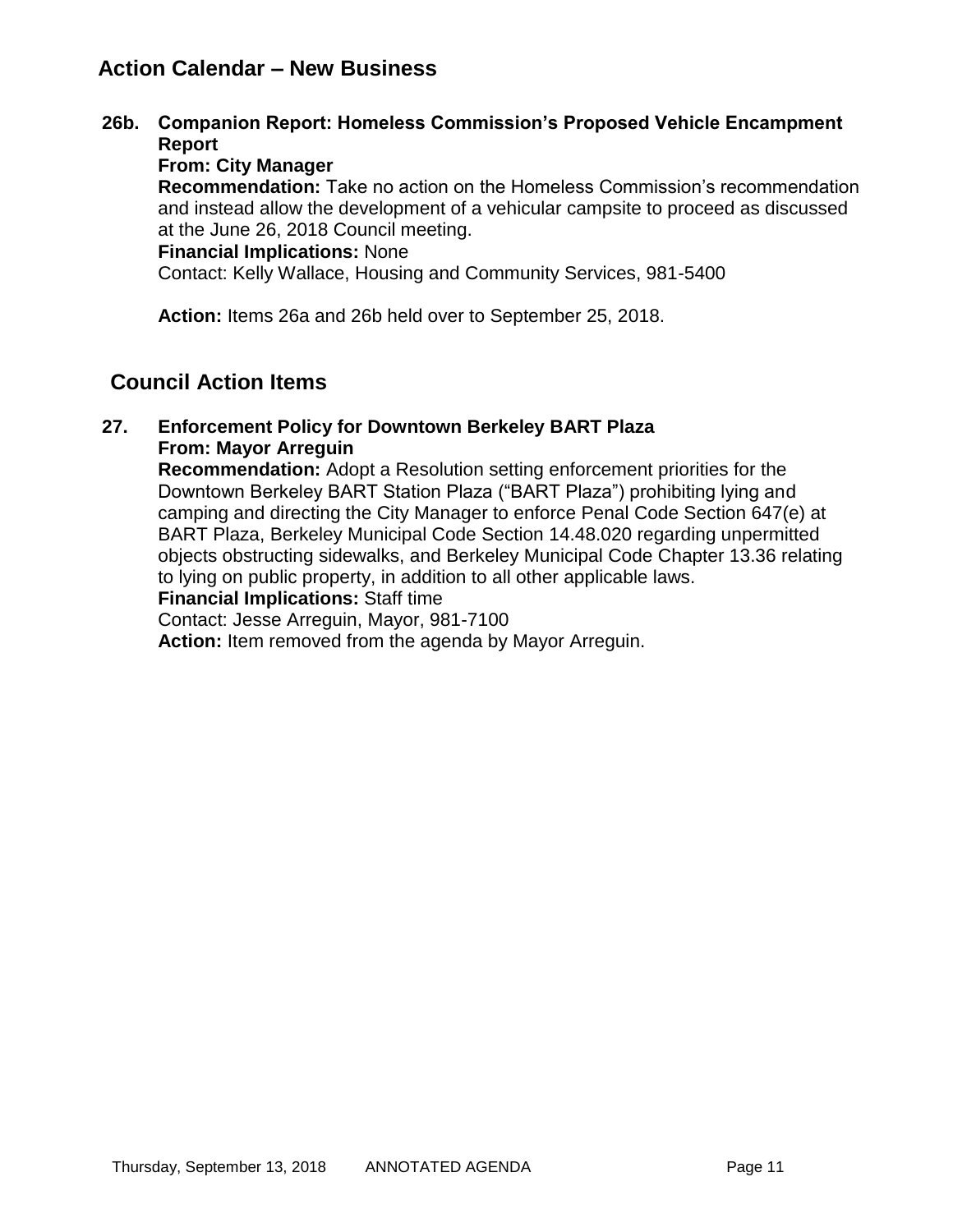# **Council Action Items**

### **28. Urban Forest and Wildlife Habitat Preservation From: Councilmembers Davila and Harrison**

**Recommendation:** Refer to the Transportation Commission to research a modification of Chapter 19.37, the Berkeley Green Code. Code 19.37.040 Chapter 3 Green Building code shall have a new subsection that shall require that: -Additions or alterations to single-family residences must have at least one tree on the parcel per each 2,500 square feet of lot size upon project completion. -Additions or alterations to a multi-family dwelling with two to four units must have two trees on the parcel per 4,500 square feet of lot size upon project completion. -Additions or alterations to a multi-family dwelling with five plus units must have four trees per each 5,000 square feet of lot size upon project completion. -Projects with thirteen or more units that fails to incorporate all of the trees required into the build, must plant the remainder of the required trees at a location within the City of Berkeley. An ideal location to be considered is the eastern side of the I-580 freeway along the Frontage Road. The developer will incur the cost of maintenance of the trees for a period of five years after planting. -Parking structures shall be required to have one tree per fifty parking spaces. The trees can be either on the footprint or the rooftop of the structure. Additionally, a requirement to incorporate a greywater system should be implemented to water the trees. -Trees planted must be California Natives species. Refer to the California Native Plant Society for a list of eligible trees. https://www.cnps.org/

### **Financial Implications:** Unknown

Contact: Cheryl Davila, Councilmember, District 2, 981-7120 **Action:** Item removed from the agenda by Councilmember Davila.

# **29. City of Berkeley Policy Limiting the Publishing of Photos (doxing) of people arrested by the Berkeley Police Department**

### **From: Councilmembers Davila and Harrison**

**Recommendation:** That the Council adopt a Resolution and adopt as a City of Berkeley Policy that:

The Berkeley Police Department (BPD) shall not publicly post on social media, through email or other forms of communication the mugshots or pictures of individuals arrested, unless they pose an immediate threat to the public safety of the Berkeley community (e.g. persons arrested for serial rape, persons wanted for homicide, or felony assault).

Under no circumstances shall BPD publish photos of individuals arrested in First Amendment activity.

Council affirms its opposition to racist and other hate speech and calls for racist violence and affirms its solidarity with communities most targeted by white supremacy.

#### **Financial Implications:** Unknown

Contact: Cheryl Davila, Councilmember, District 2, 981-7120 **Action:** Item 29 held over to September 25, 2018.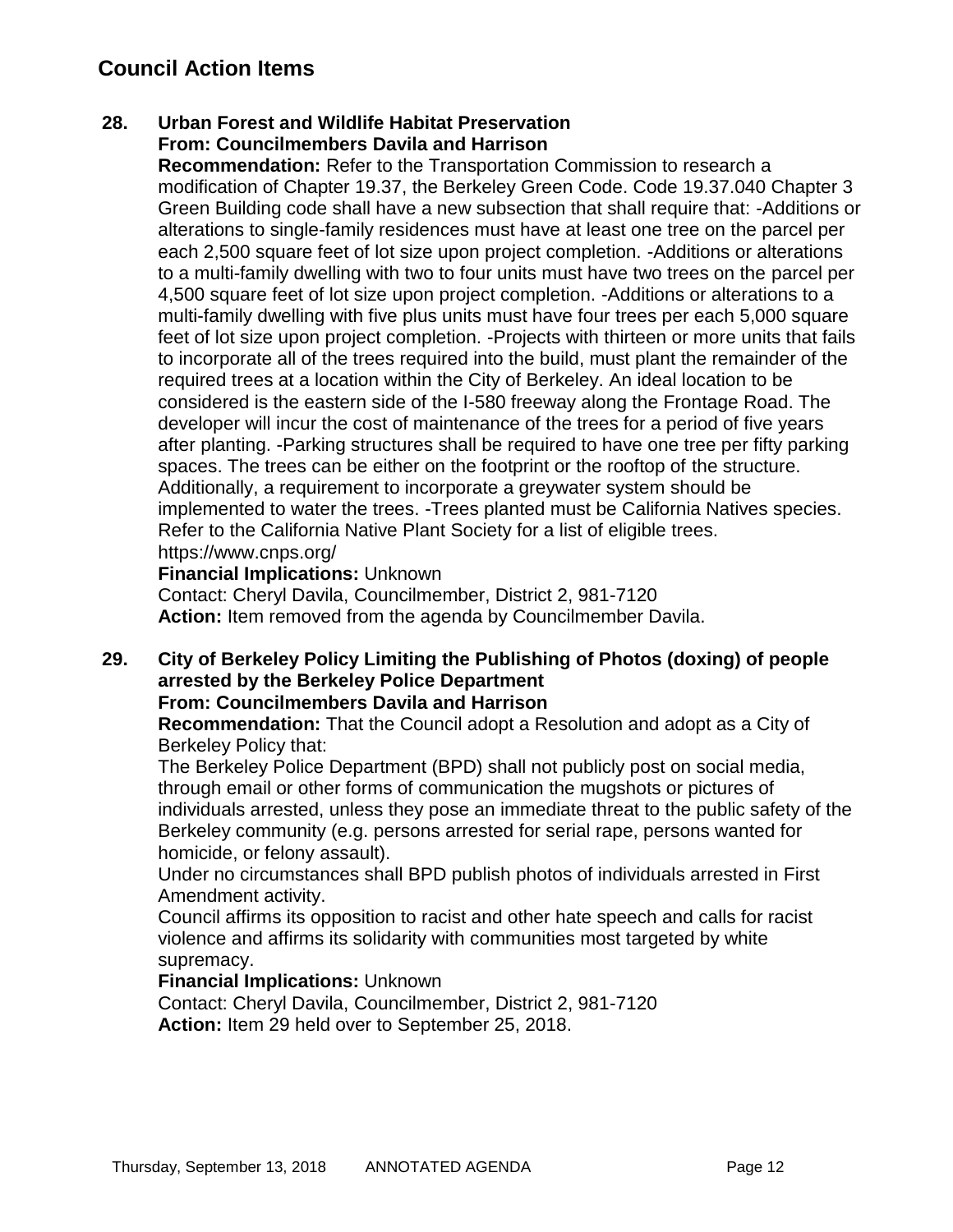# **Council Action Items**

### **30. Resolution Establishing Green Monday**

### **From: Councilmembers Harrison, Davila, and Hahn**

**Recommendation:** Adopt a Resolution establishing Green Monday in The City of Berkeley and referring to the City Manager to implement the program in coordination with Green Monday US, which would have two primary components; City owned and operated institutions serving plant-based foods on Mondays (or another day) and educating residents on the impacts of their food choices on climate change and the environment.

**Financial Implications:** See report

Contact: Kate Harrison, Councilmember, District 4, 981-7140 **Action:** Moved to Consent Calendar. Adopted Resolution No. 68,599–N.S. as written in Supplemental Reports Packet #1.

#### **31. Short-Term Referral to City Manager re: Emergency Standby Officers Qualifications**

**From: Councilmember Wengraf, Mayor Arreguin, and Councilmember Hahn Recommendation:** Referral to the City Manager to consider the following suggestions for requirements and qualifications for Emergency Standby Officers and return to Council within 90 days with recommendations. Possible requirements may include: -Trainings in roles and responsibilities to serve as a standby officer possibly including: ethics and workplace harassment. -City government experience. -Council District residency. -Require standby officers to meet the same qualifications, including restrictions on conflict of interest, as required in the City Charter for City Councilmembers. -In addition, consider requiring Councilmembers to nominate three people in a single action.

#### **Financial Implications:** None

Contact: Susan Wengraf, Councilmember, District 6, 981-7160

**Action:** M/S/Failed (Arreguin/Maio) to suspend the rules and extend the meeting to 11:10 p.m.

**Vote:** Ayes – Maio, Hahn, Wengraf, Droste, Arreguin; Noes – Davila, Harrison; Abstain – None; Absent – Bartlett, Worthington.

Councilmember Bartlett absent 10:40 p.m. – 11:00 p.m.

Councilmember Worthington absent 10:40 p.m. – 11:00 p.m.

**Action:** 5 speakers. M/S/C (Wengraf/Arreguin) to approve the recommendation, amended to include a moratorium on new appointments until the policy is established.

**Vote:** Ayes – Maio, Hahn, Wengraf, Droste, Arreguin; Noes – Davila, Harrison; Abstain – None; Absent – Bartlett, Worthington.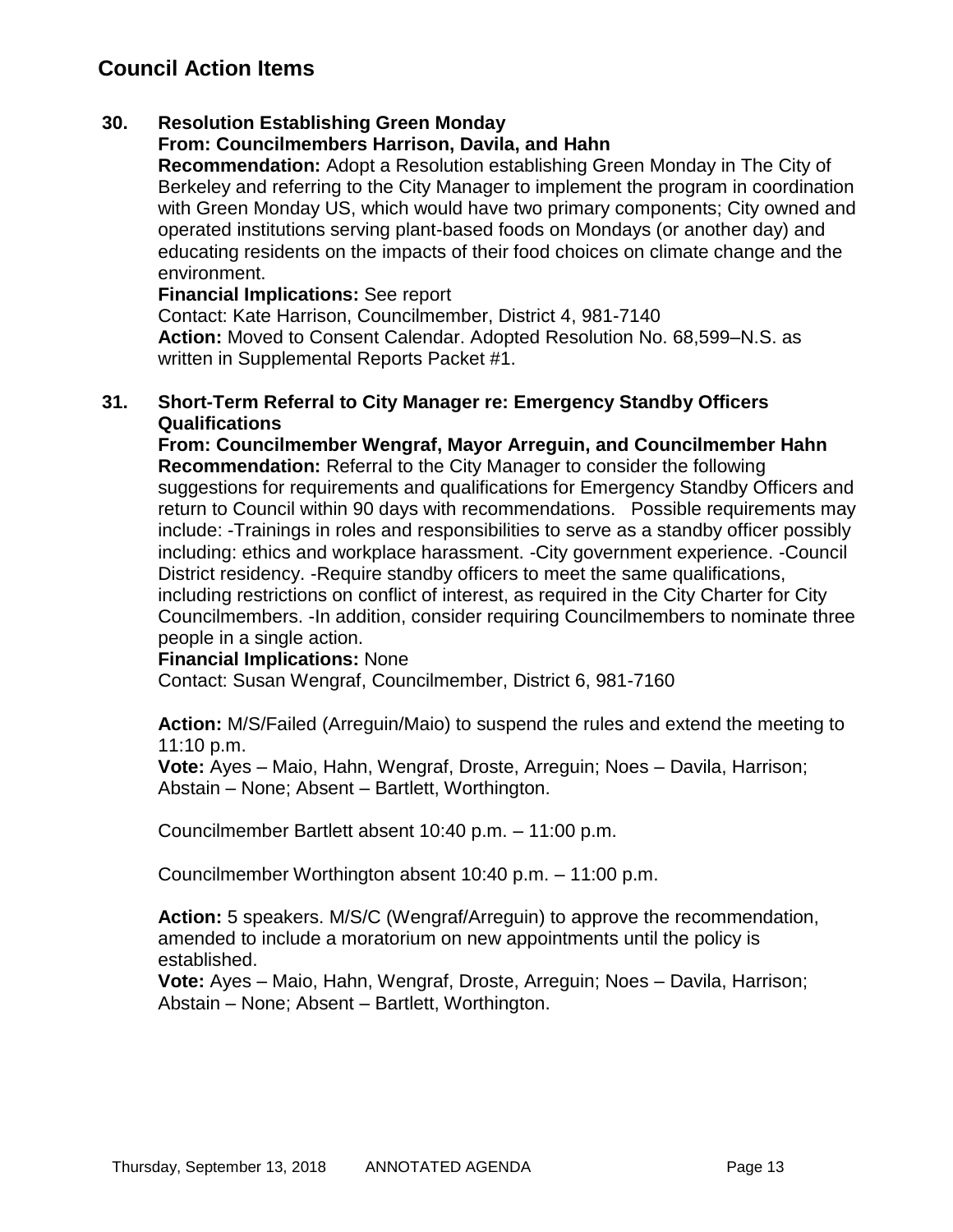# **Information Reports**

- **32. Referral Response: Referral to City Manager to Consolidate All City Commission Work Plans in One Place for Easy Access for Staff, the Public and Elected Officials From: City Manager** Contact: Mark Numainville, City Clerk, 981-6900 **Action:** Received and filed.
- **33. Ethical Climate Audit Status Report From: City Manager** Contact: Dee Williams-Ridley, City Manager, 981-7000 **Action:** Received and filed.
- **34. Berkeley Economic Dashboards From: City Manager** Contact: Jordan Klein, Economic Development, 981-7530 **Action:** Received and filed.
- **35. Berkeley Energy Commission Workplan for 2018-2019 From: Energy Commission** Contact: Billi Romain, Commission Secretary, 981-7400 **Action:** Received and filed.
- **36. Adoption of Homeless Commission's Fiscal Year 2019 Workplan From: Homeless Commission** Contact: Peter Radu, Commission Secretary, 981-5400 **Action:** Received and filed.
- **37. City Auditor's Report on Results Fiscal Year 2018 From: Auditor** Contact: Ann-Marie Hogan, Auditor, 981-6750 **Action:** Received and filed.

# **Public Comment – Items Not Listed on the Agenda –** 5 speakers.

# **Adjournment in memory of:**

- 1. Tom Clark, Berkeley Poet
- 2. Judy Shattuck, Berkeley Activist
- 3. Recently Deceased Person at YEAH
- 4. David Spieler, Local Photographer and Activist

Adjourned at 11:00 p.m.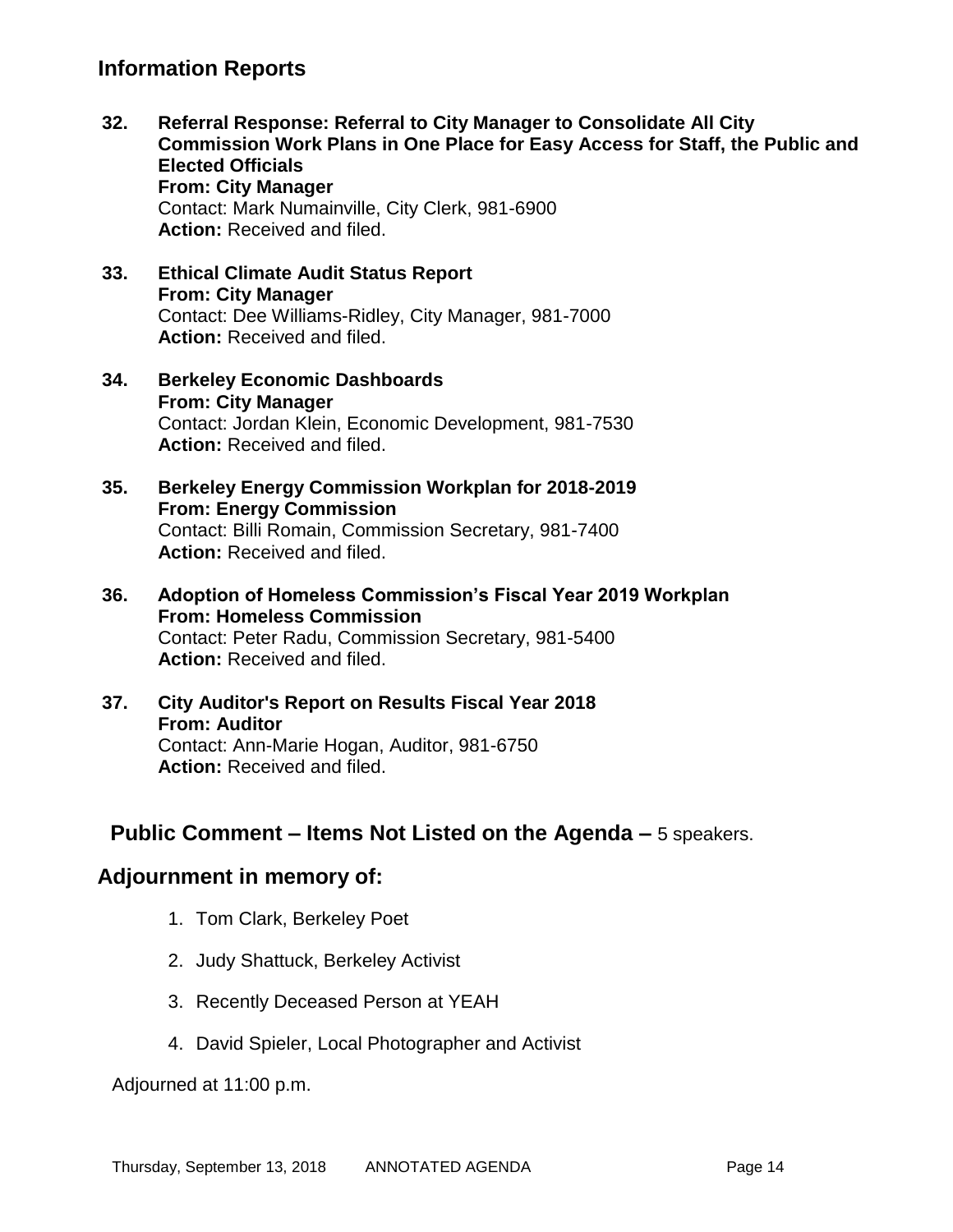### **Item #18: Adopt a Resolution in Support of Appropriate City Enforcement Measures to Mitigate Damages Resulting from the Removal of Trees at 1698 University Avenue**

1. Shelly Lein

### **Item #22: Accessory Dwelling Unit Ordinance Updates**

2. Toni Mester

### **Item #29: City of Berkeley Policy Limiting the Publishing of Photos (doxing) of people arrested by the Berkeley Police Department**

- 3. Joey H.
- 4. Jay Kim on behalf of National Lawyers Guild SF Bay Area (2)

### **Traffic Circles**

- 5. Parks and Waterfront Commission
- 6. Robin Grossinger
- 7. Robert Fraser and Djuna Odegard (2)
- 8. George Harter
- 9. Rob Wrenn
- 10.Charles Siegel
- 11.Elyce Klein
- 12.Jesse Cortes
- 13.David Hillis
- 14.Tree Fitzpatrick
- 15.Nancy Carleton
- 16.Karl Reeh
- 17.Susan Hunter
- 18.Diana Wood
- 19.Maxina Ventura
- 20.Lisa Stephens
- 21.Sara Antunovich (2)
- 22.No Name
- 23.Paul Degenkolb
- 24.Jude Bell
- 25.Erin Diehm
- 26.Cathleen Young
- 27.Namita Dodeja
- 28.Marilyn Williams
- 29.Linda Franklin
- 30.Sallie Hanna-Rhyne

#### **Single-use Foodware**

- 31.Michael Ho
- 32.Melanie Lawrence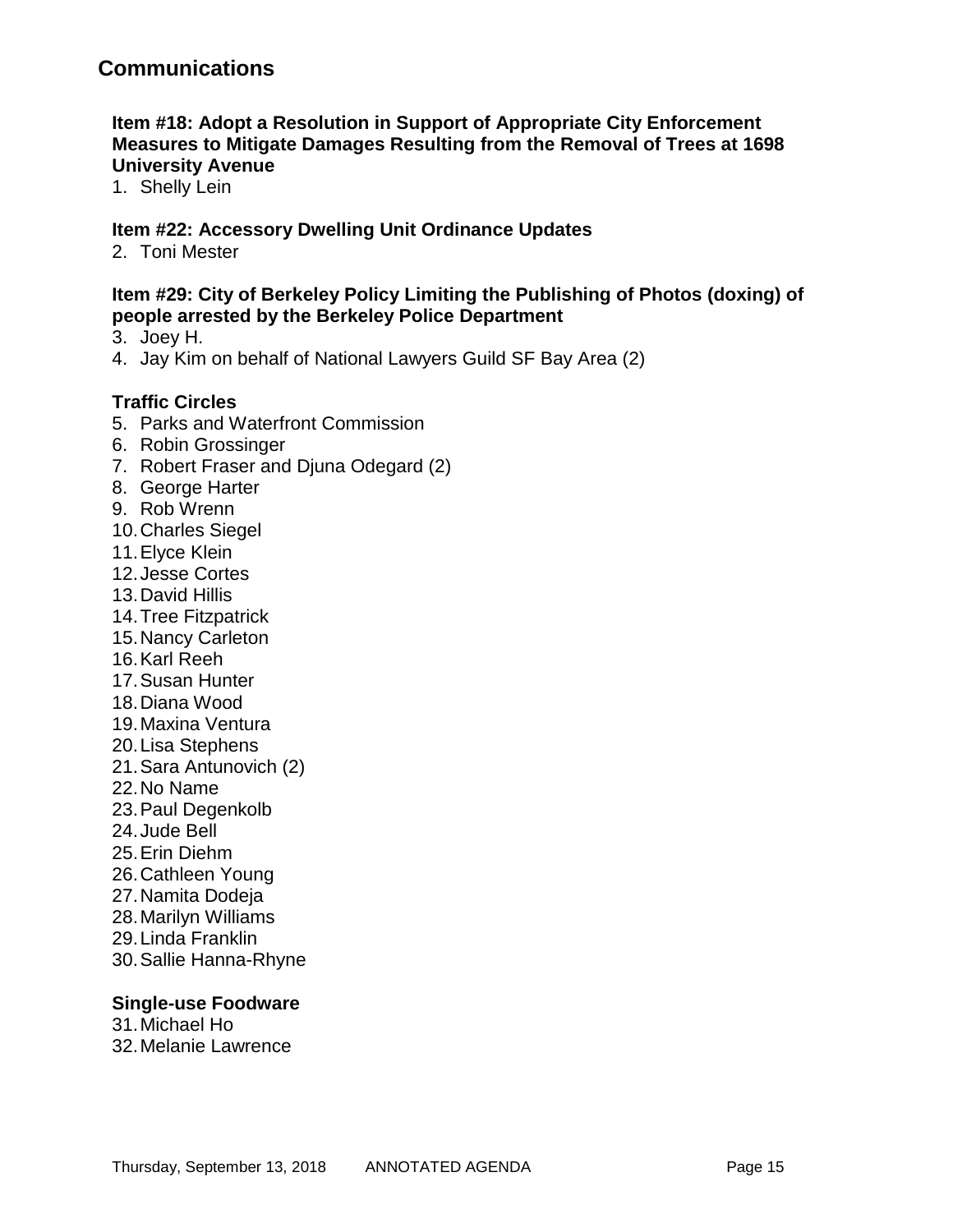### **Berkeley Marina RV's**

33.East Bay Community Law Center 34.Unknown

### **Street Behavior**

35.Lauren Schiller 36.Andrew Hoffman

### **Urban Shield**

37.Jeannette McNeil 38.Fran Haselsteiner 39.Christine Schwartz 40.Tree Fitzpatrick

### **Harold Way**

41.Claire Cortner 42.Jeff Troutman 43.Cecile Pineda (2) 44.Biff Stockton (2)

### **Berkeley Honda**

45.George Killingsworth (2) 46.Bruce Powelson 47.Jane Kitchel

### **Adeline Corridor**

48.Matthew Taecker

### **City Council Behavior**

49.Justin Lee 50.Tree Fitzpatrick (2)

### **Loans of City Funds**

51.Genevieve Wilson 52.Boona Cheema

### **Protest of August 5th**

53.Cindy Shambam 54.Sigrid Allen 55.Sheila and Don Goldmacher (2) 56.Unknown (3)

### **Police Review Commission**

57.Cindy Shambam 58.Genevieve Wilson 59.Tom Luce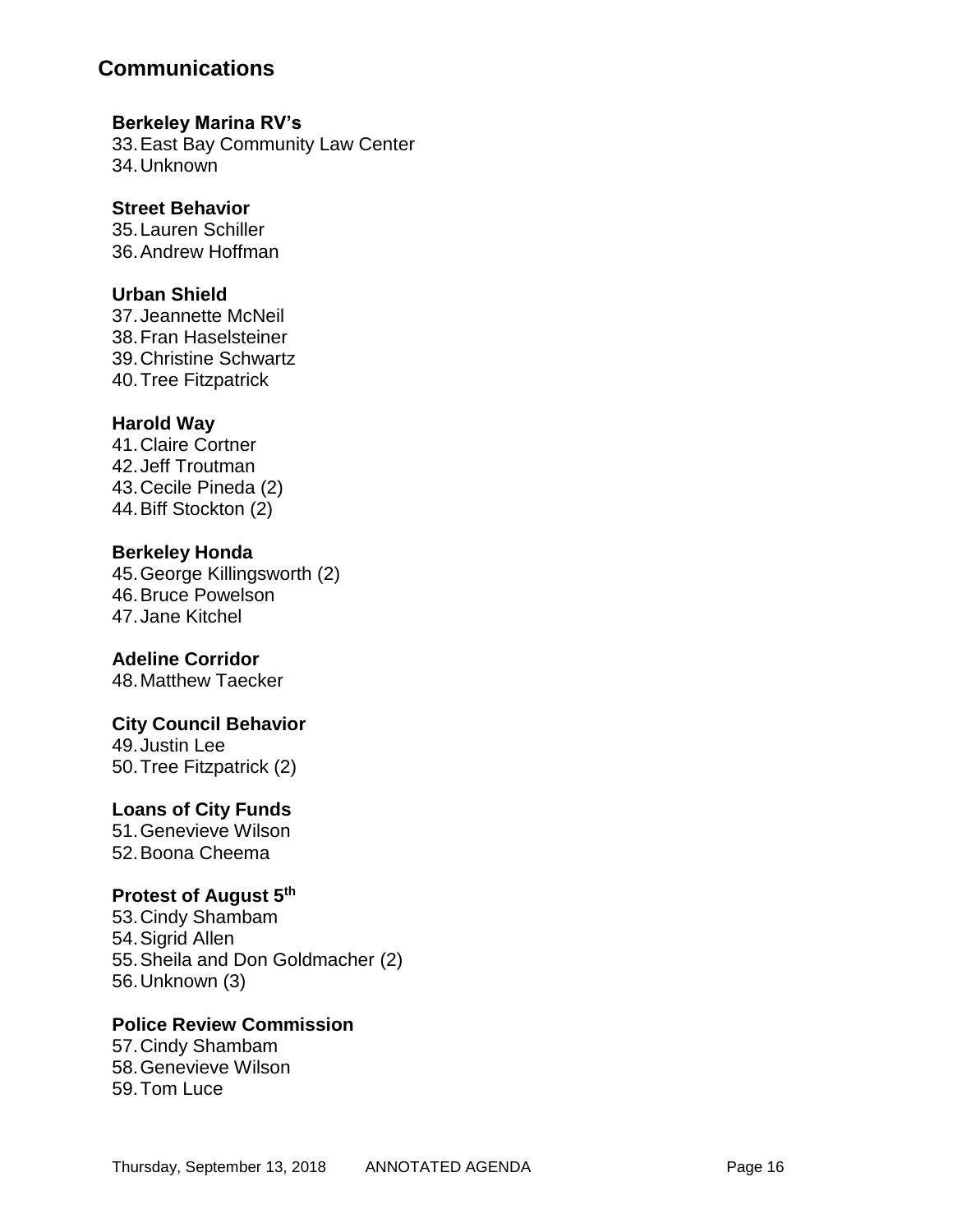60.Janice Schroeder 61.Phoebe Anne Sorgen 62.Berkeley Organizing Congregations for Action 63.Christopher Kroll 64.Tobey Wiebe

**Permit Fees** 65.Bryce Nesbitt (3)

**Measure GG Funds** 66.Disaster and Fire Safety Commission

**1701 62nd Street** 67.Carlvin Justice

**Prioritizing Students** 68.Fatima Alleyne

**BART** 69.Patricia Williams 70.Tree Fitzpatrick

**Street Requiem Performance** 71.Barbara Szudy

**Fires and Berkeley** 72.Kelly Hammargren

**Repave Milvia Street**

73.Keith Yokem

**Public Health and Trash** 74.David Lerman

**Don't Like Poor People** 75.Genevieve Wilson

**Lime Bike** 76.Lee Sun

**BMC 12.70.120 Enforcement (Smoking Pollution Control)** 77.Steven Schuyler (2)

**City Manager Performance Review**

78.Tree Fitzpatrick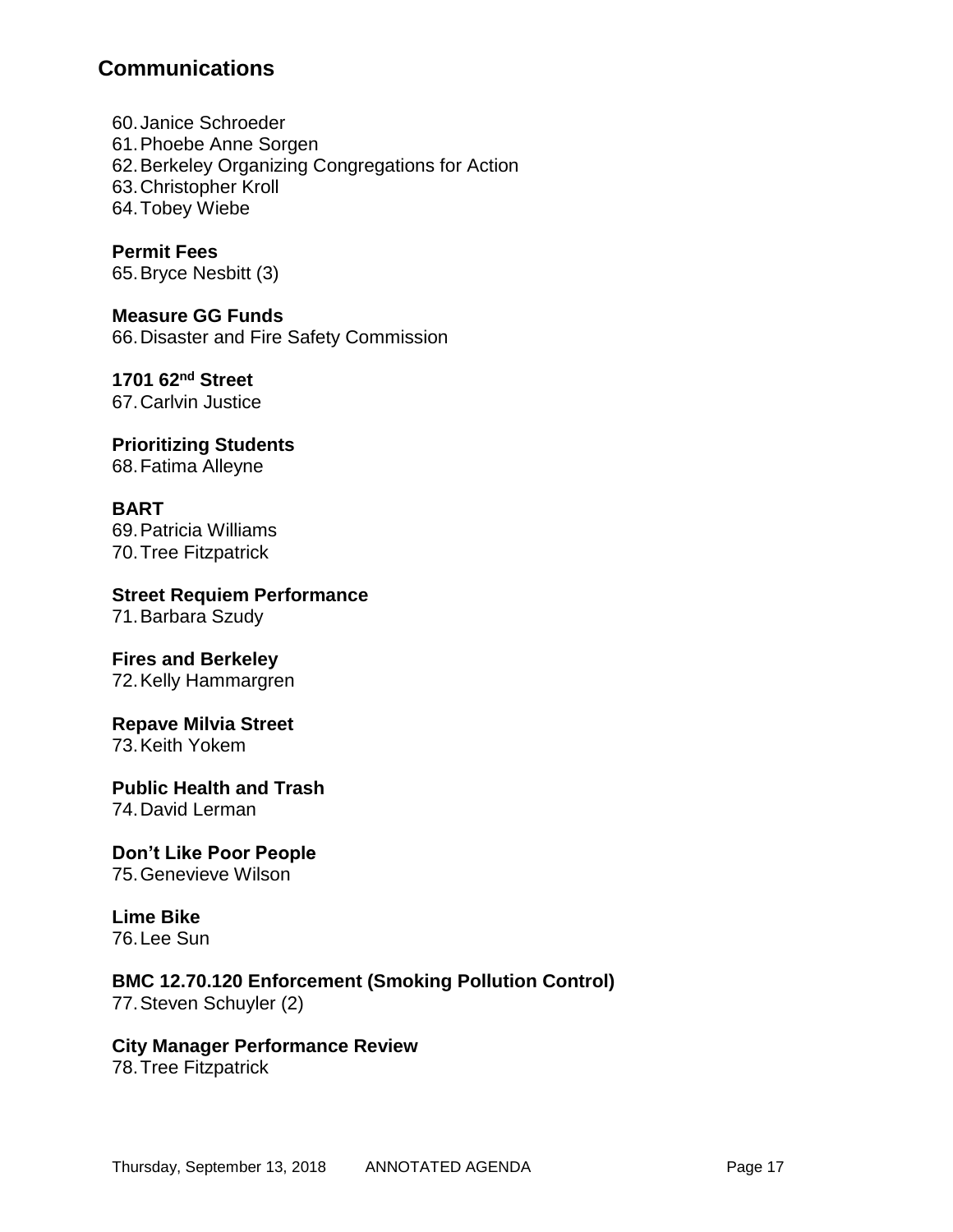#### **East Bay Times Request** 79.Marisa Kendall

**Yard Sale Donations** 80. Mike Lee

**Homeless Encampment University & 4th** 81.Evan McDonald

### **Shelter at 9th & University**

82.Dorothea Dorenz 83.Elizabeth Moses Strain 84.Renee Watkins

### **South Berkeley Mural Celebration**

85.Susan Duhan Felix

### **Vacant Unit Tax**

86.Fred Dodsworth

### **Bartlett Traffic Stop**

87.Eric Friedman 88.Jessica Behrman (3) 89.Maris Arnold 90.Anne Smith 91.Mark Lemkin

# **Supplemental Communications and Reports 1**

**Item #18: Adopt a Resolution in Support of Appropriate City Enforcement Measures to Mitigate Damages Resulting from the Removal of Trees at 1698 University Avenue** 

92.Supplemental materials, submitted by Councilmember Harrison 93.Robin Kibby

### **Item #21: Lobbyists Registration and Regulation Ordinance; Amendments to Existing Revolving Door Ordinance**

94.Supplemental materials, submitted by Mayor Arreguin

**Item #22: Accessory Dwelling Unit Ordinance Updates** 95.Supplemental materials, submitted by Councilmember Harrison

# **Item #27: Enforcement Policy for Downtown Berkeley BART Plaza**

96.Revised materials, submitted by Mayor Arreguin

### **Item #29: City of Berkeley Policy Limiting the Publishing of Photos (doxing) of people arrested by the Berkeley Police Department**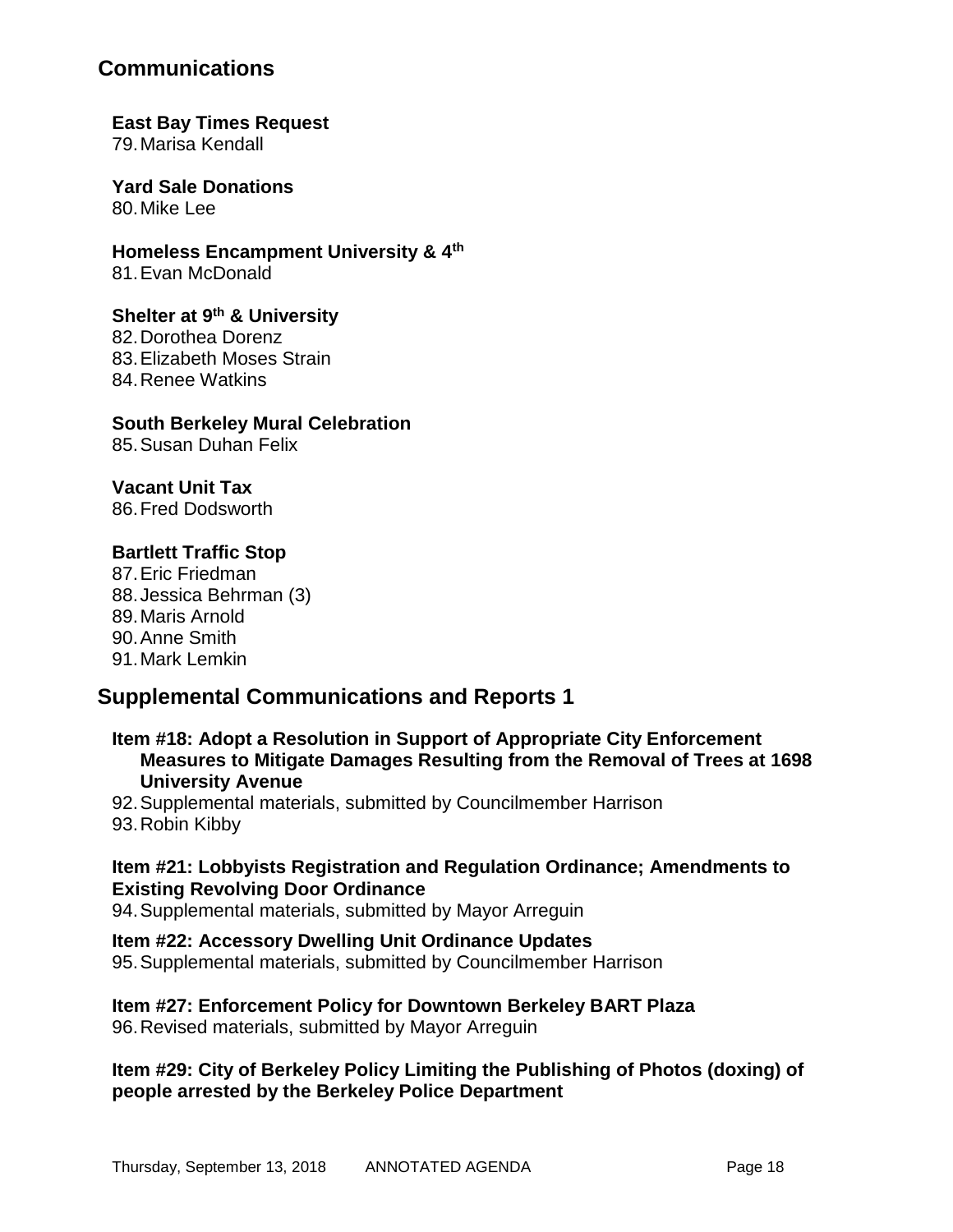97.Revised materials, submitted by Councilmembers Davila and Harrison

#### **Item #30: Resolution Establishing Green Monday**

98.Revised materials, Councilmember Harrison

# **Supplemental Communications and Reports 2**

### **Item #2: Contract No. 10577B Amendment: Dorothy Day House – Winter Shelter Extension**

99.Mary White 100. Ellen Trabilaz

### **Item #18: Adopt a Resolution in Support of Appropriate City Enforcement Measures to Mitigate Damages Resulting from the Removal of Trees at 1698 University Avenue**

- 101. Revised materials, submitted by Councilmember Harrison
- 102. Robin Kibby

### **Item #21: Lobbyists Registration and Regulation Ordinance; Amendments to Existing Revolving Door Ordinance**

103. Supplemental materials, submitted by Councilmember Harrison

### **Item #22: Accessory Dwelling Unit Ordinance Updates**

104. Debra Anderson, on behalf of the ADU Task Force

### **Item #23: Eliminating Public Parking from the Proposed Berkeley Way Project**

- 105. Peter Kemel, on behalf of Kemel Imports (2)
- 106. Todd Oliver
- 107. Martin Sarkis
- 108. George Fosselius
- 109. Rev. Molly Baskette (2)
- 110. Melody Lin
- 111. Amir Wright
- 112. Jacqueline Cooper
- 113. Sheila Goldmacher
- 114. Mayor Arreguin
- 115. Barbara Gilbert

### **Item #29: City of Berkeley Policy Limiting the Publishing of Photos (doxing) of people arrested by the Berkeley Police Department**

116. Supplemental materials, submitted by Councilmember Davila, Harrison and Mayor Arreguin

### **Item #30: Resolution Establishing Green Monday**

117. Alfred Twu

# **Supplemental Communications and Reports 3**